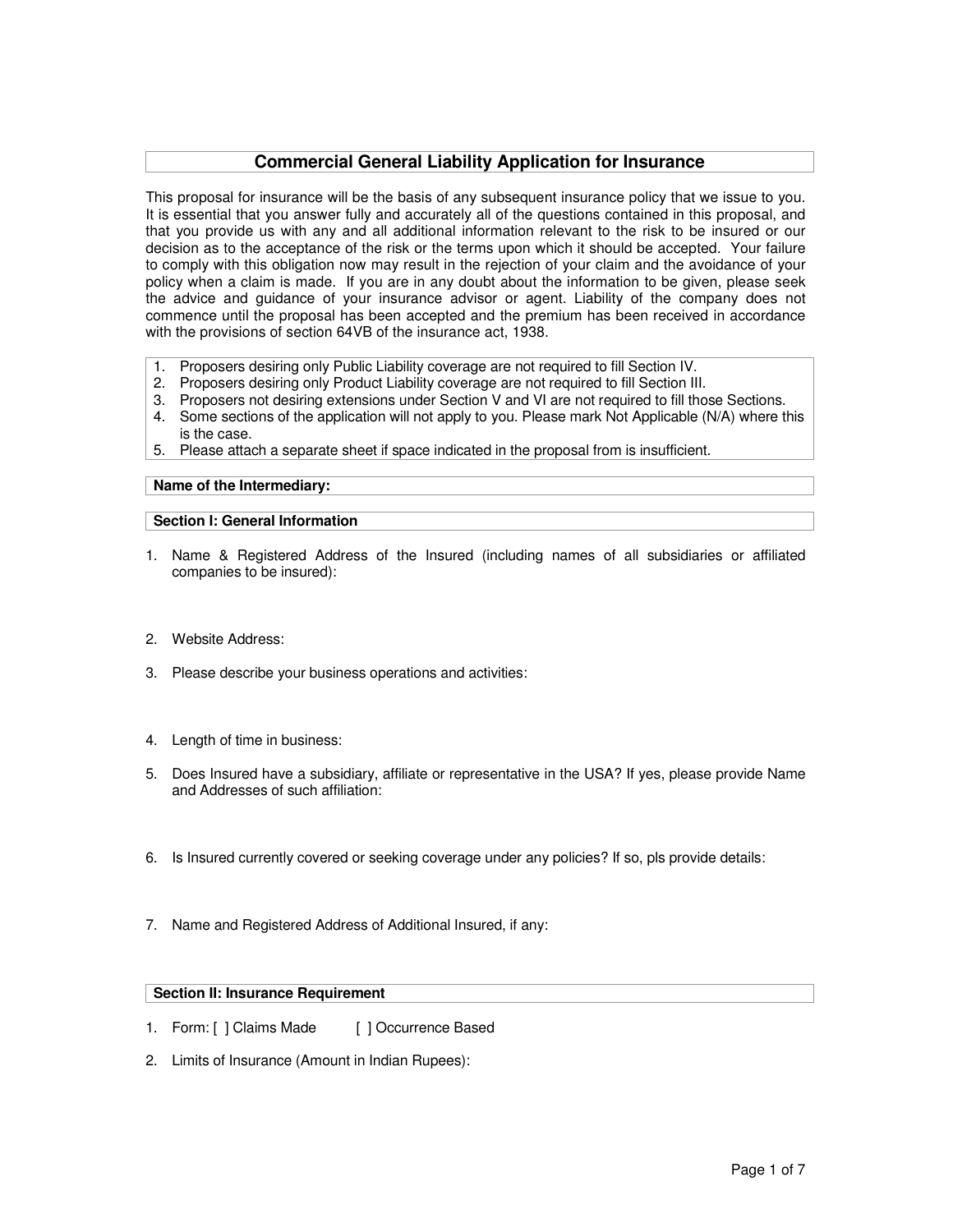| <b>Limit of Liability</b>                         |  | Any One Event   In the Aggregate |
|---------------------------------------------------|--|----------------------------------|
| <b>General Aggregate Limit</b>                    |  |                                  |
|                                                   |  |                                  |
| <b>Products/Completed Operations Limit</b>        |  |                                  |
| <b>Employers Liability</b>                        |  |                                  |
| Automobiles Liability (Non Owned/Hired) Extension |  |                                  |

- 3. Policy Period:
- 4. Retrodate (only for Claims Made Form):
- 5. Territory: [ ] India [ ] Worldwide excluding USA and Canada [ ] Worldwide including USA and Canada
- 6. Jurisdiction: [ ] India [ ] Worldwide excluding USA and Canada [ ] Worldwide including USA and Canada

**Section III: General Liability**

#### **A. Premises and Operations:**

- 1. Please give full description of activities for which cover is required:
- 2. List all premises to be insured in India and overseas:

| Location |                  | <b>Manufacturing Units</b> | Warehouses/Godowns/Shops/Depot<br>s/Tank Farms/Offices |                       |  |
|----------|------------------|----------------------------|--------------------------------------------------------|-----------------------|--|
|          | No. of locations | <b>Nature of Risk</b>      | No. of locations                                       | <b>Nature of Risk</b> |  |
| India    |                  |                            |                                                        |                       |  |
| Overseas |                  |                            |                                                        |                       |  |

3. Please quantify annual sales turnover of last three years (Amount in Indian Rupees):

| Year             | <b>Premises Operations</b> | Transportation* |
|------------------|----------------------------|-----------------|
| <b>Projected</b> |                            |                 |
| Current          |                            |                 |
| <b>Last Year</b> |                            |                 |

\*Pls provide the particulars and mode of transportation of such materials:

4. Please describe in brief surrounding areas and third party property within an approximate radius of 2 kms from each manufacturing unit:

| <b>Manufacturing Unit</b> | <b>Industrial Area</b> | <b>Agricultural Area</b> | <b>Residential Area</b> | <b>Others</b> |
|---------------------------|------------------------|--------------------------|-------------------------|---------------|
| <b>North</b>              |                        |                          |                         |               |
| East                      |                        |                          |                         |               |
| <b>South</b>              |                        |                          |                         |               |
| West                      |                        |                          |                         |               |

5. Please attach Lay-Out Plans and Risk Inspection Report of the manufacturing units proposed for Insurance: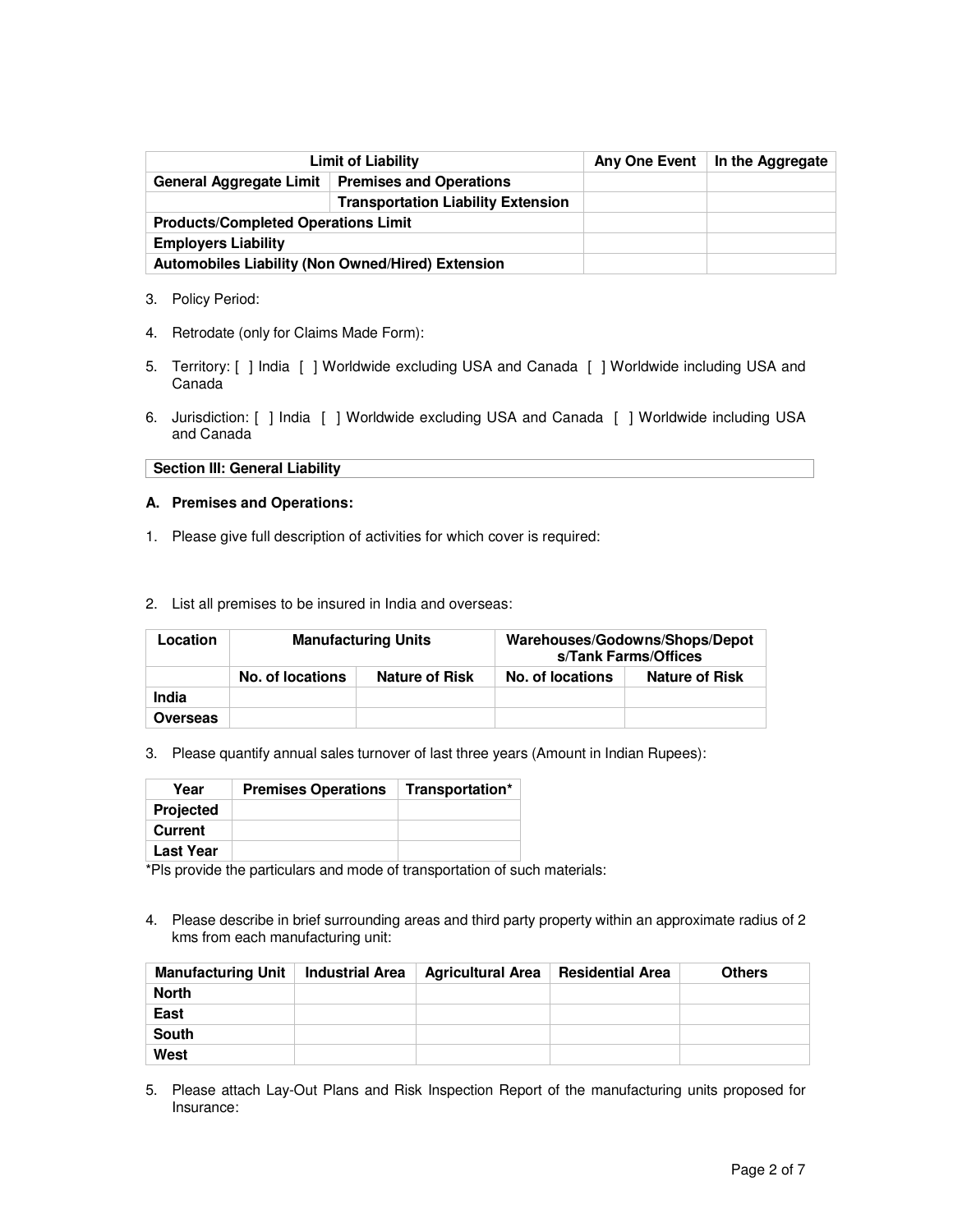- 6. Do you handle or use gases, pressure-storage, explosive, hazardous substances, asbestos, toxic, radioactive materials and hydrocarbons? If so, please give details of their quantity, storage, handling and precautions taken:
- 7. Is there a programme for the prevention of fire, explosion incidents? If so, pls indicate: (a). Type of detection and alarm system:
	- (b). Availability of service organisation in case of such incidents (fire brigade, specialists in environmental protection and toxicology):
	- (c). Provisions made for supply of energy, water etc. in an emergency:
- 8. Will you, or your employees, handle or come into contact with any industrial dust of know harmful nature (e.g. asbestos, silica, cotton), radioactive materials, or any other substance harmful to health?
- 9. Extensions required:
	- (a). Act of God Perils Extension (viz., Earthquake, Storm, Typhoon, Flood and Inundation etc.):
	- (b). 72 Hrs Sudden and Accidental Pollution Extension:
	- (c). Effluent Discharge Extension:
		- (i). If yes, what is the length of pipeline from the compound wall of your premises to the disposal point?

#### **B. Travel of Executives:**

- 1. Number of Employees that Travel Overseas Annually:
- 2. Number of travel days per year:
- 3. Purpose of trips:
- 4. Overseas Travel Destinations:

## **C. Advertising Information:**

- 1. What percentage of your annual sales is derived directly from your web site?
- 2. Do you use comparative advertising in your advertisements? If "Yes", was an independent organization consulted on how such comparisons were made?
- 3. Is music used in your advertisements? If "Yes", were all the rights secured prior to use?
- 4. Is the likeness of famous people used in your advertisements?
- 5. Have you ever been sued, or have you sued another, for copyright or trademark infringement?
- 6. Besides the information related to your goods, products or services, do you produce any other publications for external use?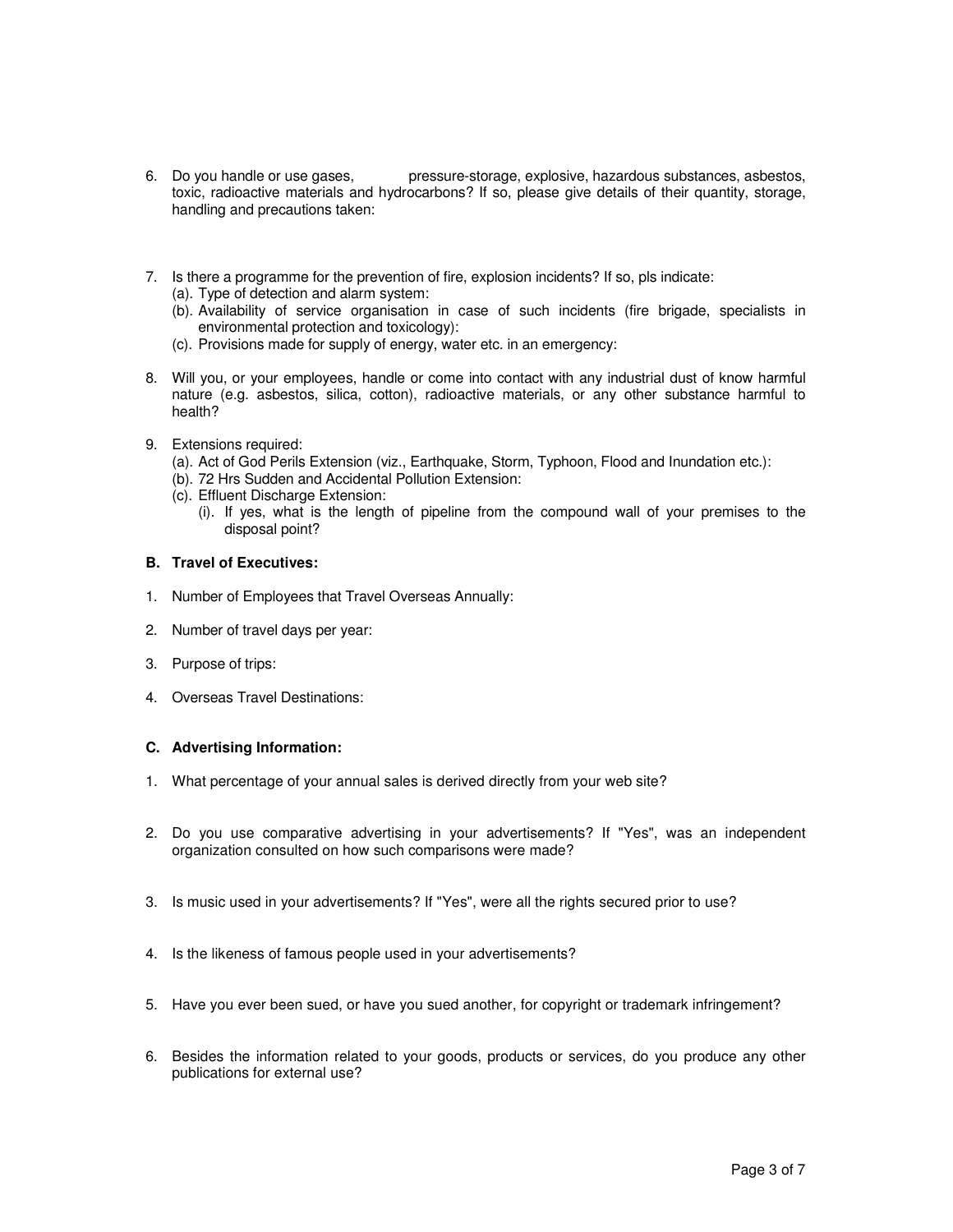#### **Section IV: Product Liability**

**Please attach a product brochure or literature or labels or warnings etc. with this form**

#### **A. Products / Completed Operations:**

- 1. Please provide a specific description of products manufactured or supplied:
- 2. Please furnish details of products to be considered for insurance:

| <b>Products</b> | <b>Principal</b><br><b>Components</b> | <b>Annual Units</b><br><b>Produced</b> | <b>End Usage/Intended</b><br><b>Customer Use</b> | <b>Expected Life of the</b><br><b>Product</b> |
|-----------------|---------------------------------------|----------------------------------------|--------------------------------------------------|-----------------------------------------------|
|                 |                                       |                                        |                                                  |                                               |
|                 |                                       |                                        |                                                  |                                               |
|                 |                                       |                                        |                                                  |                                               |

3. Please quantify annual sales turnover of last three years (Amount in Indian Rupees):

| Year             | USA/Canada/Australia | UK/Europe | <b>Rest of the World</b> | India |
|------------------|----------------------|-----------|--------------------------|-------|
| <b>Projected</b> |                      |           |                          |       |
| <b>Current</b>   |                      |           |                          |       |
| <b>Last Year</b> |                      |           |                          |       |

- 4. Do you provide any services or treatment other than sale of products? If yes, pls describe the nature of services and estimated annual turnover:
- 5. Please furnish particulars of new products to be marketed during the next 12 months:
- 6. How long have you been exporting to these countries?
	- (a). USA and Canada:
	- (b). UK/Europe:
	- (c). Rest of the World:
- 7. Do you manufacture the complete product? If not, what components/parts are purchased by you?
- 8. Do you have Research & Development department or Technical Know-how/Collaboration?
- 9. Do you retain rights of recovery against manufacturers?
- 10. Please specify any products, which are inflammable/explosive, dangerous, radioactive, and harmful to health, poisonous by themselves or any combination with others. If so, please give full details and state what precautions are taken.
- 11. Please furnish details and list of products discontinued or recalled or withdrawn during the last five years.
- 12. Have your products ever been subject to any enquiry or investigation by any Government agency, concerning the efficiency/adequacy or labelling, hazardous contents or safety? If so, please give full details.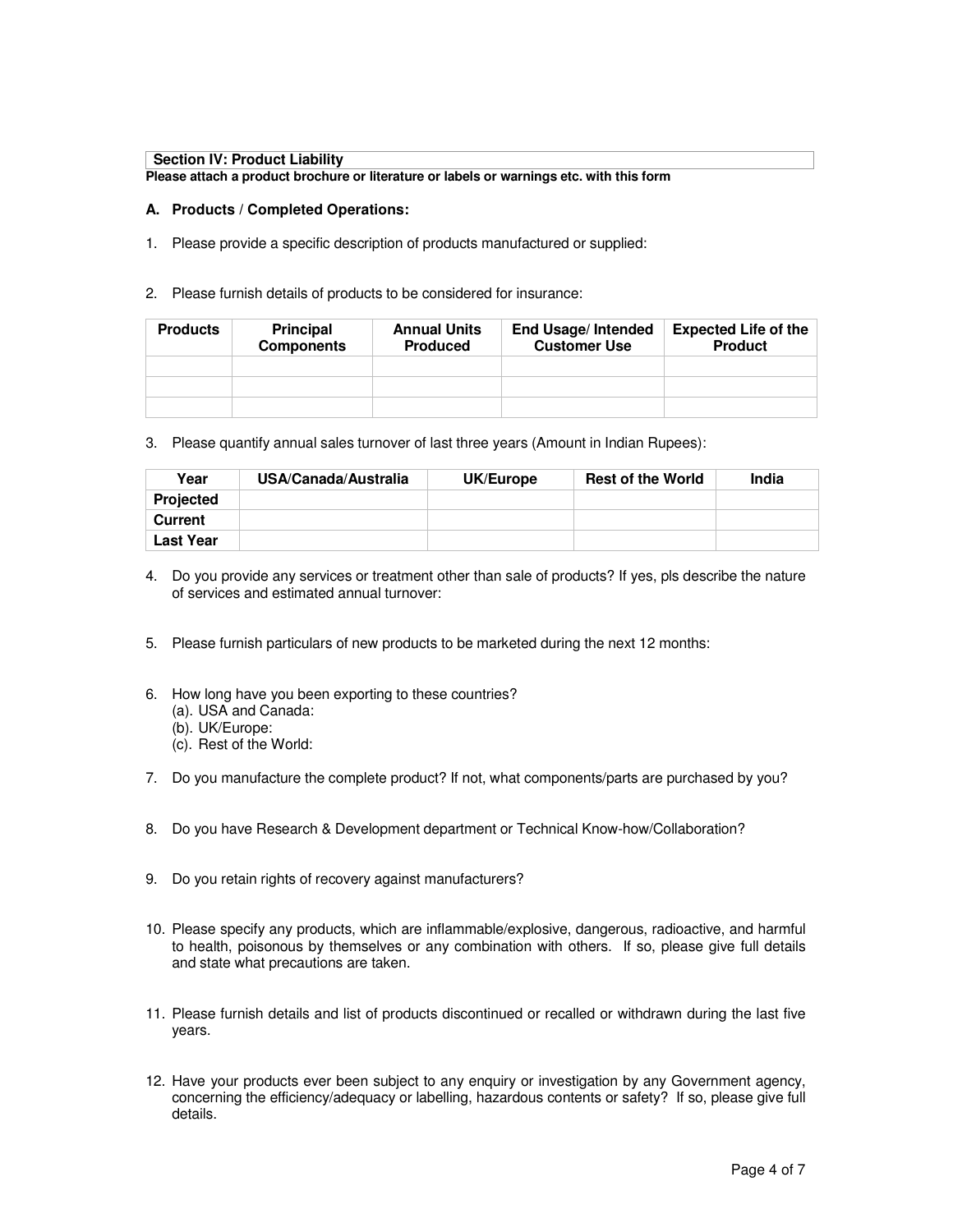- 13. Are any products manufactured and sold under someone else's label or trademark? If yes, please give full details.
- 14. Does the Insured's contract of sale agree to hold distributors harmless?
- 15. Does the Insured require the name of vendor to be included as a Named Insured? If yes, pls provide the name, address and list of products to be supplied to the vendor:
- 16. Does the vendor undertake final preparation of product?

#### **B. Quality Control:**

- 1. Give details of checks or examinations or controls including batch control and testing carried out or effected to discover possible defects or errors in products.
- 2. Do your products comply with standards like ISI or any other Standards?

| Section V: Employee details |  |  |  |  |
|-----------------------------|--|--|--|--|
|-----------------------------|--|--|--|--|

1. Please provide projected details for the next 12 months:

| Description of<br>Employees* | USA/Canada/<br><b>Australia</b> |           | <b>Rest of the World</b><br>UK/Europe |           |     |           |     |           |  | India |
|------------------------------|---------------------------------|-----------|---------------------------------------|-----------|-----|-----------|-----|-----------|--|-------|
|                              | No.                             | Wage roll | No.                                   | Wage roll | No. | Wage roll | No. | Wage roll |  |       |
| <b>Clerical Staff</b>        |                                 |           |                                       |           |     |           |     |           |  |       |
| <b>Supervisory/Manual</b>    |                                 |           |                                       |           |     |           |     |           |  |       |
| <b>Hazardous Activity**</b>  |                                 |           |                                       |           |     |           |     |           |  |       |
| All other employees          |                                 |           |                                       |           |     |           |     |           |  |       |

\* Fees of working directors not to be included.

\*\* Please specify any extra hazardous activities.

## **Section VI: Non-Owned and Hired Automobile Liability**

1. Please provide projected details for the next 12 months:

| <b>Estimated No. of</b><br><b>Automobiles Hired</b> | Type Of<br><b>Vehicle</b> | <b>Frequency</b><br>of Hire | Duration of a<br><b>Single Hire</b> |
|-----------------------------------------------------|---------------------------|-----------------------------|-------------------------------------|
|                                                     |                           |                             |                                     |
|                                                     |                           |                             |                                     |
|                                                     |                           |                             |                                     |
|                                                     |                           |                             |                                     |

#### **Section VII: Loss Information**

1. Please enter all claims or losses (regardless of fault and whether or not insured) or any occurrences or incidents, conditions, defects, circumstances or suspected defects, which may give rise to a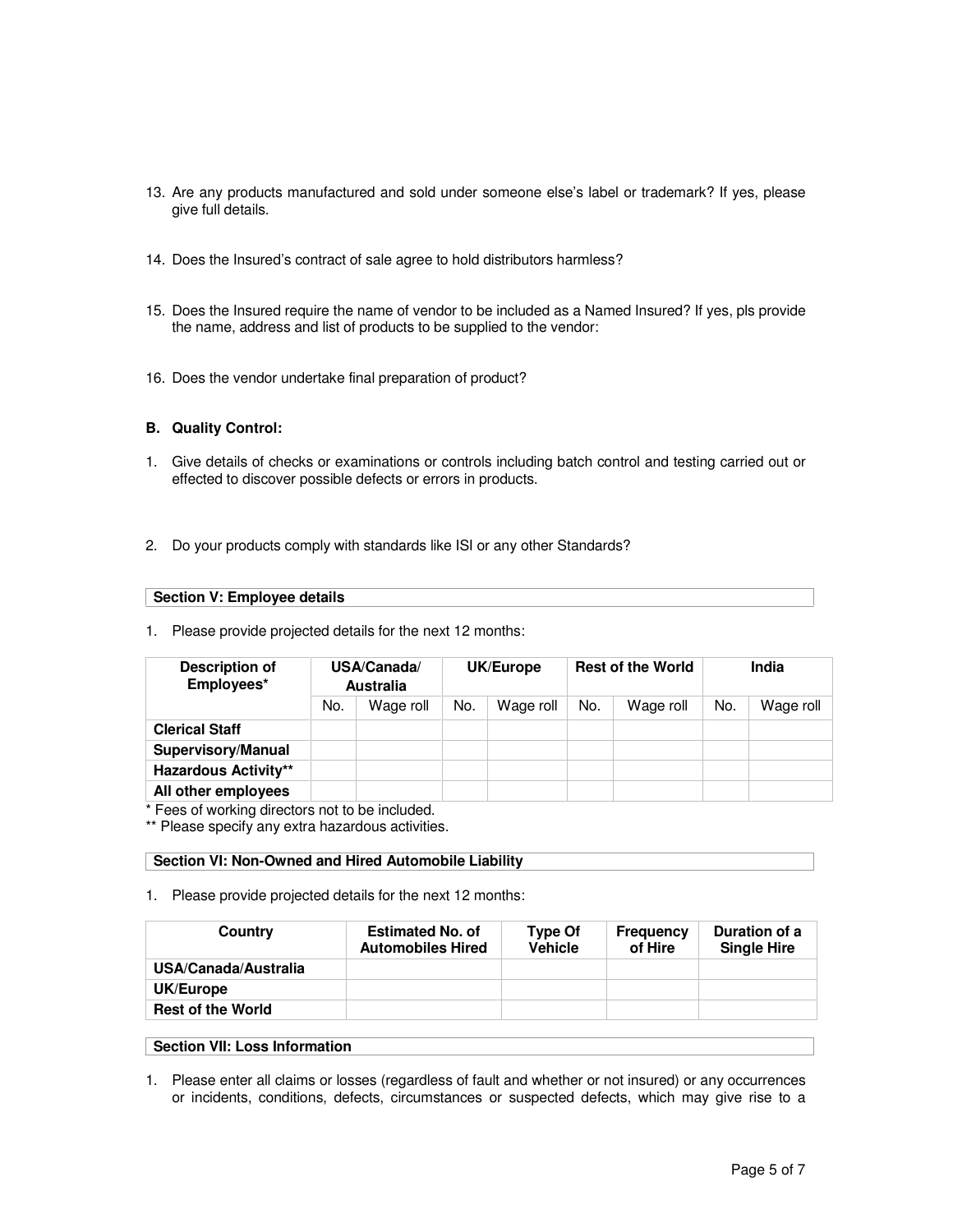claim; over the last five years under Public Liability and/or Products Liability (Amount in Indian Rupees):

| Date of<br><b>Occurrence</b> | <b>Description of Claim</b> | Date of<br>Claim | <b>Amount</b><br>Paid | <b>Amount</b><br><b>Reserved</b> | Claim<br><b>Status</b> |
|------------------------------|-----------------------------|------------------|-----------------------|----------------------------------|------------------------|
|                              |                             |                  |                       |                                  | Open                   |
|                              |                             |                  |                       |                                  | Closed                 |
|                              |                             |                  |                       |                                  | Open                   |
|                              |                             |                  |                       |                                  | Closed                 |
|                              |                             |                  |                       |                                  | Open                   |
|                              |                             |                  |                       |                                  | Closed                 |

#### **Section VIII: Prior Insurance**

1. Please provide details of expiring policy:

| <b>Type</b>                                                                                        | <b>Insurer</b>  | <b>Limit of Liability</b> | Premium* | <b>Deductible</b> |  |
|----------------------------------------------------------------------------------------------------|-----------------|---------------------------|----------|-------------------|--|
| <b>Public Liability Act</b>                                                                        |                 |                           |          |                   |  |
| <b>Public Liability</b>                                                                            |                 |                           |          |                   |  |
| <b>Product Liability</b>                                                                           |                 |                           |          |                   |  |
| <b>Commercial General</b><br>Liability                                                             |                 |                           |          |                   |  |
| *Premium excluding taxes and ERF contribution.                                                     |                 |                           |          |                   |  |
| Section IX: Additional details (compulsory)                                                        |                 |                           |          |                   |  |
| $Non - Indian$<br><b>Nationality:</b><br>Indian<br>If Non-Indian, please specify Country:          |                 |                           |          |                   |  |
| <b>Type of Organization</b>                                                                        |                 |                           |          |                   |  |
| Governments $\Box$<br>Corporations $\Box$<br>Non Governmental Organizations L<br>Society $\square$ |                 |                           |          |                   |  |
| International Organization L<br>Section 25 Company L                                               | Trust $\square$ | Partnership L             |          | Cooperatives      |  |

**Section X: Other Information (Compulsory)**

1. PAN CARD Number (10 Digit Number)